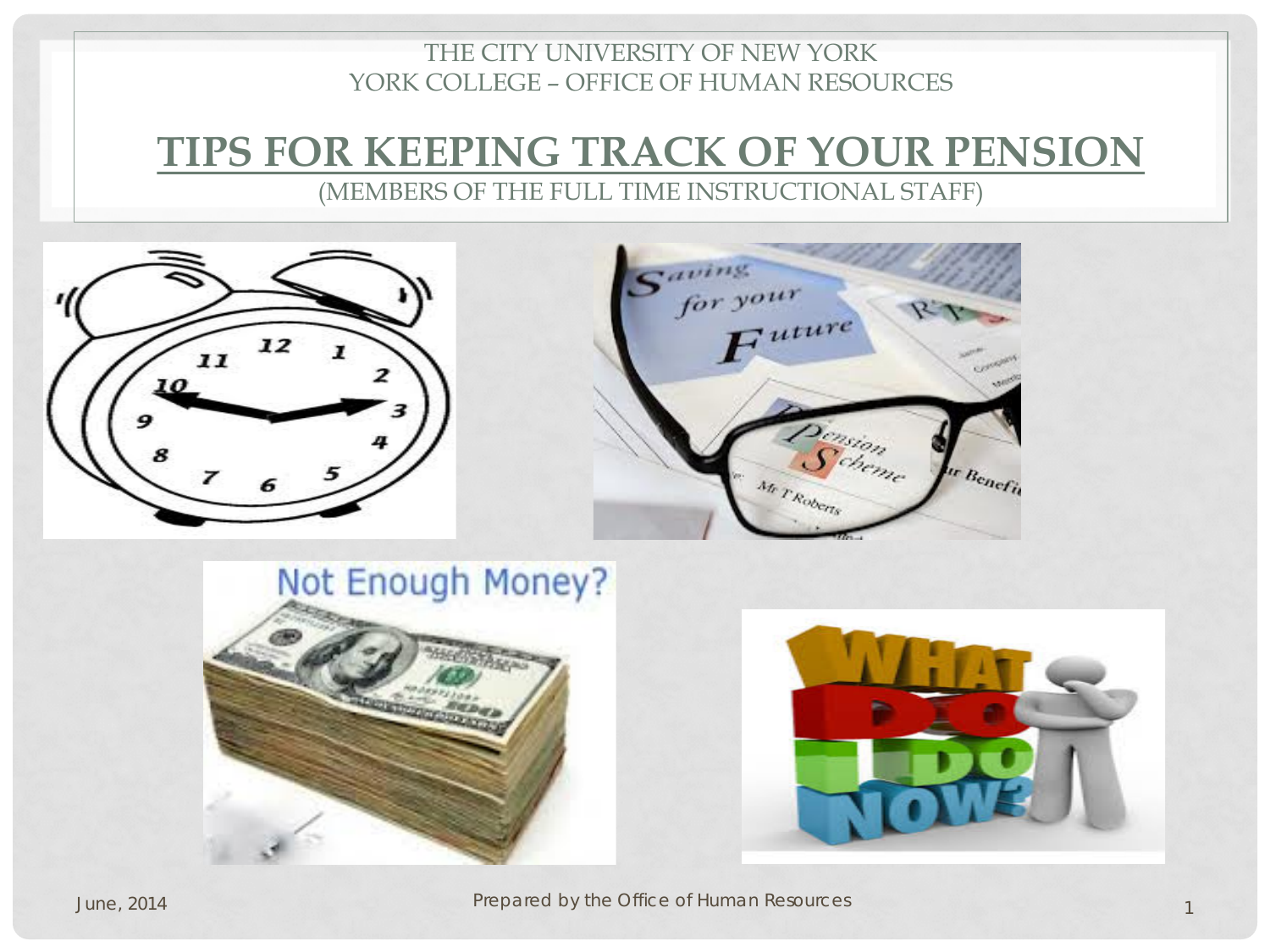# TABLE OF CONTENTS

- **Page 3 Planning for the retirement you desire is ultimatly your responsibility**
- **Pages 4-7 GETTING PAID BY New York STATE - Understanding your Paycheck and Your Payroll Deductions**
- **Page 8 Calculation of Gross Earnings – Explanation**
- **Page 9 City University of New York – Optional Retirement Program (ORP) – Eligibility**
- **Page 10 City University of New York – Optional Retirement Program (ORP) – Contributions**
- **Page 11 City University of New York – Optional Retirement Program (ORP) - Vesting**
- **Page 12 Teachers' Retirement System of the City of New York (TRS) – Eligibility**
- **Page 13 Teachers' Retirement System of the City of New York (TRS) – Contributions & Deductions**
- **Page 14 TIPS - Helpful Links**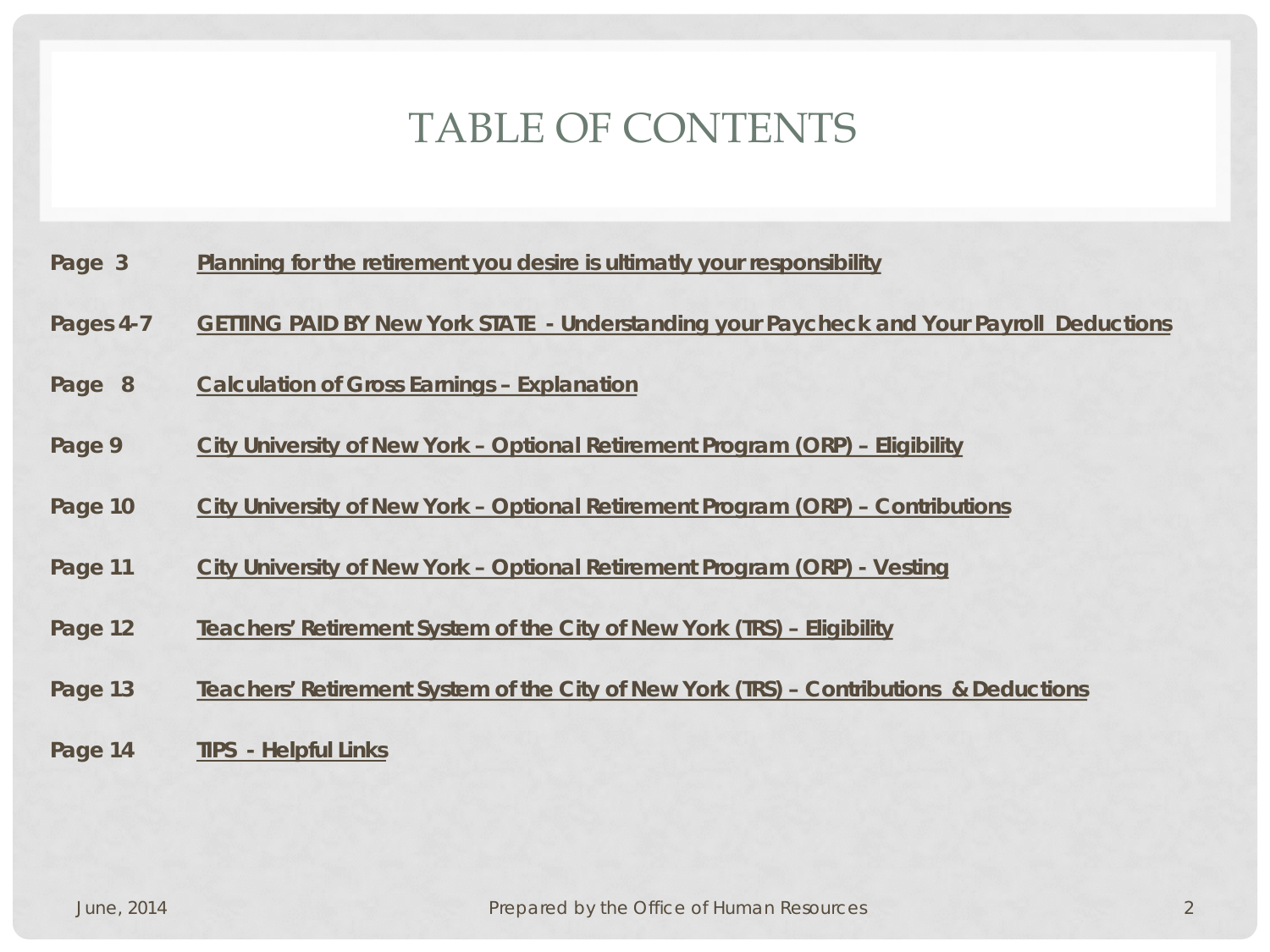#### **PLANNING FOR THE RETIREMENT YOU DESIRE IS ULTIMATLY YOUR RESPONSIBILITY.**

#### **YOU MUST TAKE CHARGE. YOU ARE THE ARCHITECT OF YOUR FINANCIAL FUTURE.**

- **Keep records of your employment history, all correspondence, and any notices or documents relating to your retirement plan and your benefits.**
- **Find out the rules of your plan by reading a copy of the Summary Plan Description (SPD).**
- **Check the individual benefit statements you receive for accuracy. Statements from TIAA-CREF and TRS are mailed quarterly or made available on-line. If you do not receive statements or if the statements are blank, contact the retirement system immediately.**
- **Review your paystub regularly.**
- **Find out if there are any restrictions on your ability to work after you start collecting your retirement benefits. Find out if part of your Social Security benefits will be subtracted from your pension.**
- **Verify your current vesting status and periodically review your spousal or other beneficiary elections.**
- **TIAA-CREF Multiple Positions: In order for full-time instructional staff members of TIAA-CREF to**  service in hourly instructional staff titles. Credit for hours worked for CUNY must be established for **all positions held at the campus where the instructional staff member has a full time appointment, or any other CUNY campus, if applicable. This information must be updated when changes occur and may affect both the employer and employee pension contributions.**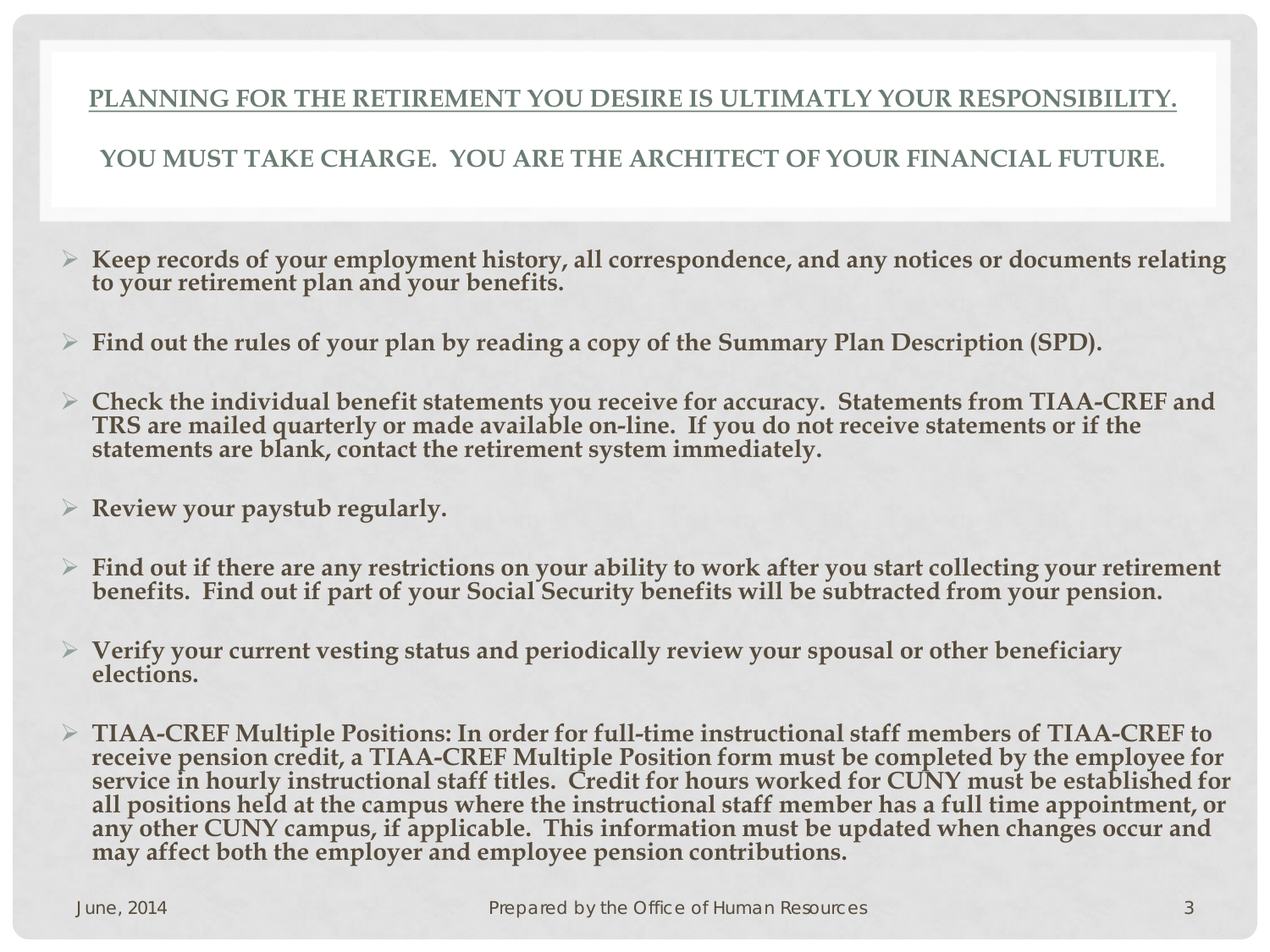## **UNDERSTANDING YOUR PAYCHECK AND YOUR PAYROLL DEDUCTIONS**

#### **Getting Paid by New York State**

New York State pays employees bi-weekly. Employees may choose to have some or all of their pay electronically transferred through direct deposit to up to eight different accounts at banks or other financial institutions. Whether you are paid by check or direct deposit, you will receive a sealed document with three parts:

- 1. Address information
- 2. Direct deposit advice
- 3. Pay stub

1. Address Information - This information appears on the outside of your pay document, which is sealed for your privacy. Please read the instructions for opening it and follow them with care.



2. Direct Deposit Advice

| May 24, 2007<br>Deposited in the Account(s) of<br>JOHN O. PUBLIC |                                                                                                              |                                           | Advice No. 98765432<br><b>NON-NEGOTIABLE</b>                                                                                                                                            |          |
|------------------------------------------------------------------|--------------------------------------------------------------------------------------------------------------|-------------------------------------------|-----------------------------------------------------------------------------------------------------------------------------------------------------------------------------------------|----------|
| Direct Deposit Distribution                                      |                                                                                                              |                                           |                                                                                                                                                                                         |          |
| Transit #<br>Account Type<br>021383462<br>Sarveners              | Account Number                                                                                               | Deposit                                   | <b>NET DISTRIBUTIONS</b>                                                                                                                                                                |          |
| 221375378<br>Checking<br>identifies the<br>financial institution | type of account,<br>(e.g. checking or                                                                        | 300.00<br>, 411.34<br>amount<br>deposited | Advice # 98765432<br>Check #                                                                                                                                                            | 1.711.36 |
| to which the deposit<br>is made                                  | savings)                                                                                                     |                                           | Total                                                                                                                                                                                   | 1,711.34 |
| Total                                                            |                                                                                                              | 1.711.34                                  |                                                                                                                                                                                         |          |
| to take advantage of this fast, convenient and secure service.   | Direct Deposit electronically transfers wages and salary into your bank account. Contact your Payroll Office |                                           | This box summarizes the total direct deposi<br>distributions and check amount received (if<br>any) by an employee. John Q. Public uses<br>direct deposit for the full amount of his net |          |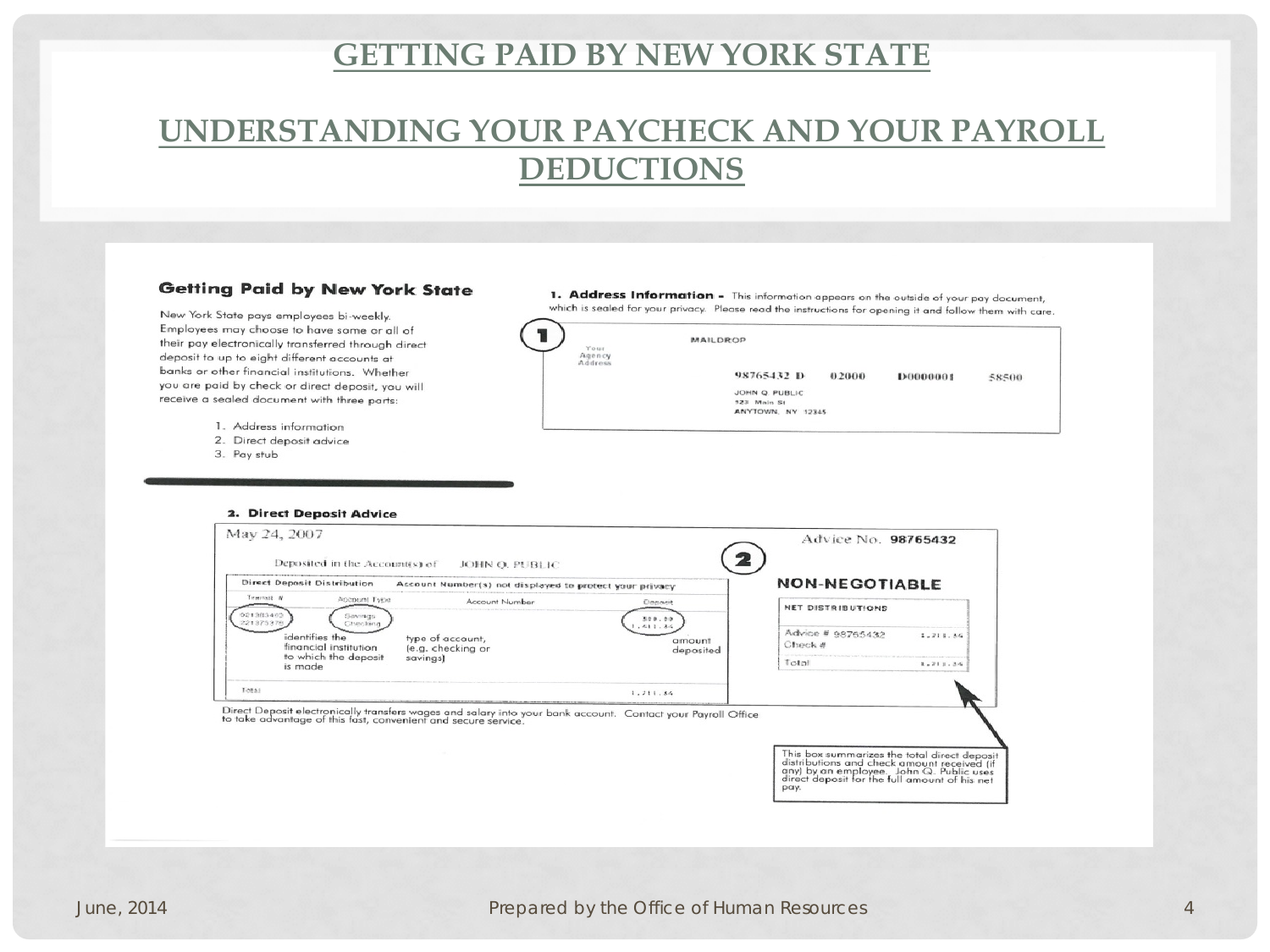# **UNDERSTANDING YOUR PAYCHECK AND YOUR PAYROLL DEDUCTIONS**

3. Paycheck/Direct Deposit Pay Stub Description - The stub provides details about your current and year-to-date pay. Each section is described below.

| Total Gross Fed Taxable Gross<br>JOHN Q. PUBLIC                                                                                                                                                                                                                                               |
|-----------------------------------------------------------------------------------------------------------------------------------------------------------------------------------------------------------------------------------------------------------------------------------------------|
| Castronat<br>2.562.20<br>2.915.31<br>YTD.<br>33,911.18<br>31,896.26                                                                                                                                                                                                                           |
| Pay Start Date 04/26/2007<br>Negotiating Unit<br>05<br>Net Pay<br>1,711.34<br>05/09/2007<br>Pay End Date<br>ERS<br>Retirement System                                                                                                                                                          |
| Pay Rate<br>50,987.00                                                                                                                                                                                                                                                                         |
| Correrat<br><b>YTD</b><br>TAX DATA<br><b>Foctocal</b><br>State<br><b>NYC</b><br><b>Morrisees</b><br>Earnings<br>His-Days<br>Earnings                                                                                                                                                          |
| 1,950.50<br>Marital Status<br>21,250.56<br>×<br>172.13<br><b>Allowances</b><br>1.697.19<br>m.<br>21.04<br>Addit Amt<br>231.92<br>267.76<br>2,951,20<br>5.50<br>34.00<br>187.00                                                                                                                |
| 165.47<br>132.50<br>6.199.65<br>TAXES<br>Current<br>YTD.<br>2.00<br>716.14                                                                                                                                                                                                                    |
| 2.00<br>477.42<br>Fed Withholding<br>286.62<br>4.263.53<br>Medicare<br>34.15<br>477.17<br>Sockal Sexurity<br>154.55<br>2.040.50<br>NY Withholding<br>135.78<br>1.869.60                                                                                                                       |
| Current<br>YEO.<br>AFTER TAX DEDUCTIONS<br>Curricolt<br>YTD.                                                                                                                                                                                                                                  |
| 77.35<br>1,011.73<br>SEEA of Broome/Chenango/Slogik<br>17.00<br>110.00<br>89.59<br>910.65<br>Disability Insurance PEF<br>24.81<br>270.71<br>92.54<br>t.ito incurance PEE<br>21.82<br>248.92<br>PEF Lovig Term Disability<br>12.74<br>138.22<br>Public Employees Federation<br>21.78<br>236.94 |
|                                                                                                                                                                                                                                                                                               |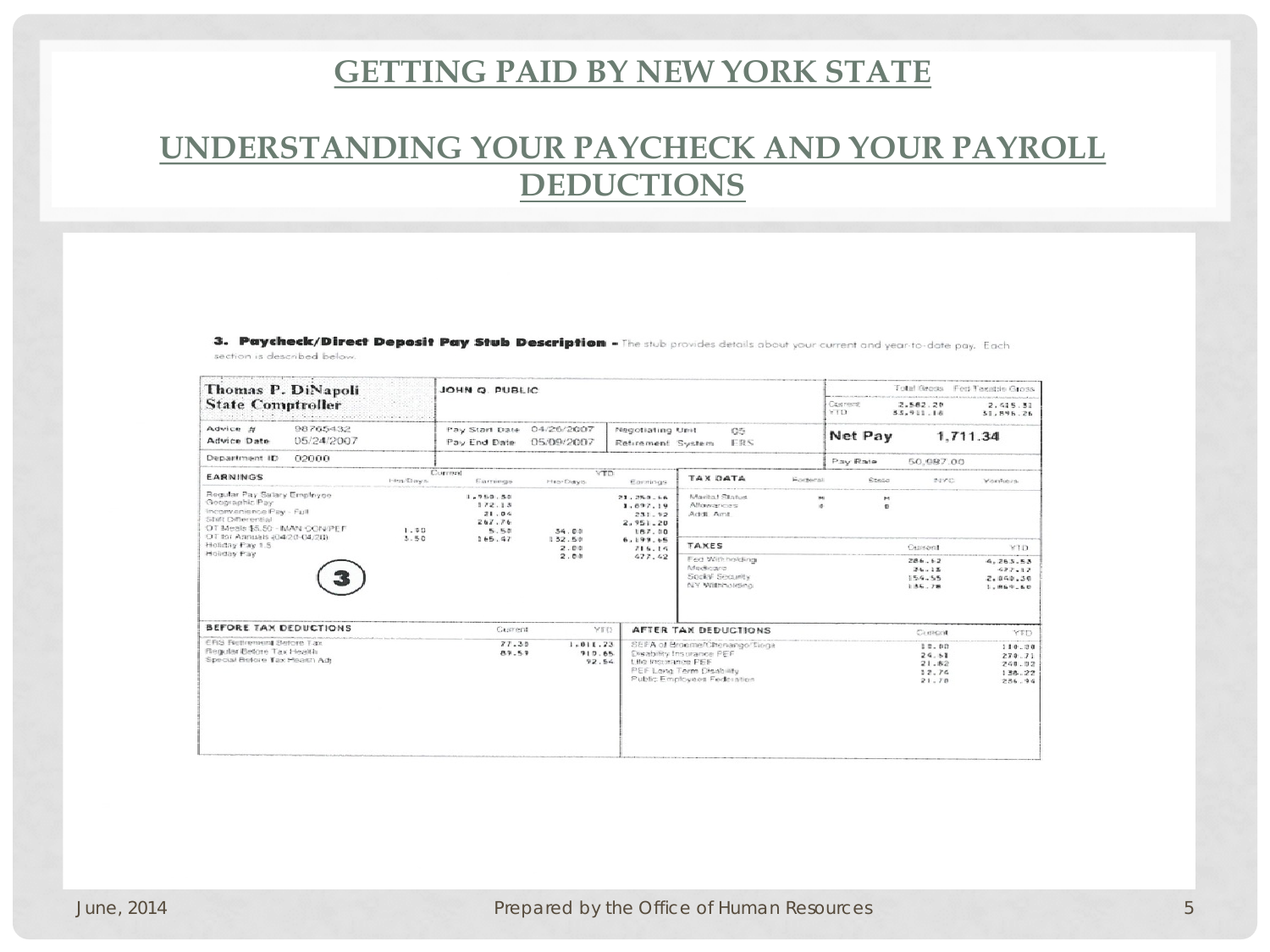#### **UNDERSTANDING YOUR PAYCHECK AND YOUR PAYROLL DEDUCTIONS**

Heading: identifies the employee by name.

Advice Number or Check Number : a unique number that identifies the document.

Advice Date or Check Date : date of payment.

Pay Start Date and Pay End Date : identifies the period for which the employee is being paid.

**Negotiating Unit:** the code indicating the union that represents the employee.

Retirement System : represents the plan that the employee belongs to.

**Current Total Gross:** gross earnings paid this pay period.

Current Federal Taxable Gross: gross earnings paid this pay period and any amounts paid by voucher that are subject to federal income tax.

YTD Total Gross: gross earnings paid to date for the calendar year.

YTD Federal Taxable Gross: gross earnings paid for the calendar year that are subject to federal income tax.

**Net Pay:** earnings paid for this pay period after all taxes and deductions. This amount equals the amount of the check received or direct deposit(s) made.

**Department ID:** the 5-digit agency or facility code.

Pay Rate: for annual salaried employees, an annual amount; for hourly employees, an hourly rate.

Earnings : all types of earnings for the current pay period and year-to-date.

Current Earnings : amount paid this pay period.

Current and YTD Hrs/Days : identifies number of units on which certain earnings are based; for example, overtime hours, holiday days, or overtime meals.

YTD Earnings: earnings by type, for the calendar year.

- Tax Data : a summary of federal, state and local tax status data, as identified by the employee. This section identifies marital status (single or married), number of exemptions (allowances), and additional withholding amounts requested by the employee.
	- Taxes : withholdings for the current pay period and calendar year-to-date for each tax category. This includes federal<br>income tax, Medicare, Social Security, and state and local income taxes.

Before Tax Deductions: deductions which reduce taxable gross salary.

**Current Deductions:** deduction amounts, by type, for this pay period.

YTD Deductions: deduction amounts, by type, for the calendar year.

After Tax Deductions: a deductions which are included in taxable gross (e.g. union dues, union-sponsored insurances, and SEFA<br>contributions) for the current pay period and year-to-date. Note: Benefits may also be listed fo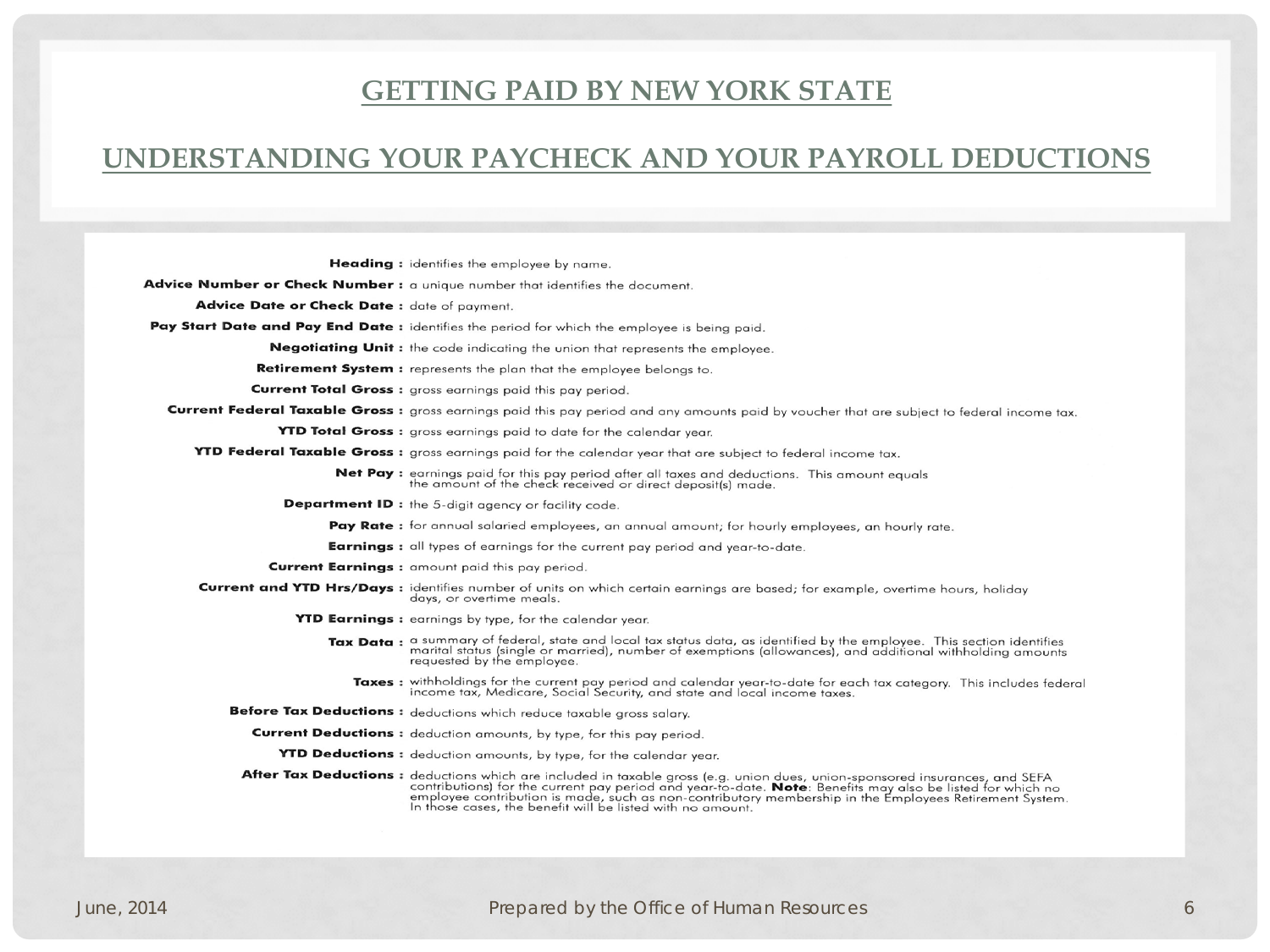### **UNDERSTANDING YOUR PAYCHECK AND YOUR PAYROLL DEDUCTIONS**

- If you are no longer required to make contributions to your pension and have not chosen to contribute to a Tax Deferred Annuity (TDA), you will not see any pension contributions reflected on your paystub.
- Pension contributions made by the University do not appear on your paystub. These deductions are reflected on your pension statements. Statements from TIAA-CREF and TRS are generated quarterly. Statements are mailed or made available on-line. If you do not receive statements or if the statements are blank, or do not reflect what you think the contributions should be, contact the retirement system immediately.
- Full-time employees must join a retirement program. If you do not join the Optional Retirement Program (ORP) within 30 days of your appointment date you will be placed into the Teachers' Retirement System (TRS). If you do not see the name of your retirement system on your paystub within 60 days of your appointment date, contact the Office of Human Resources immediately.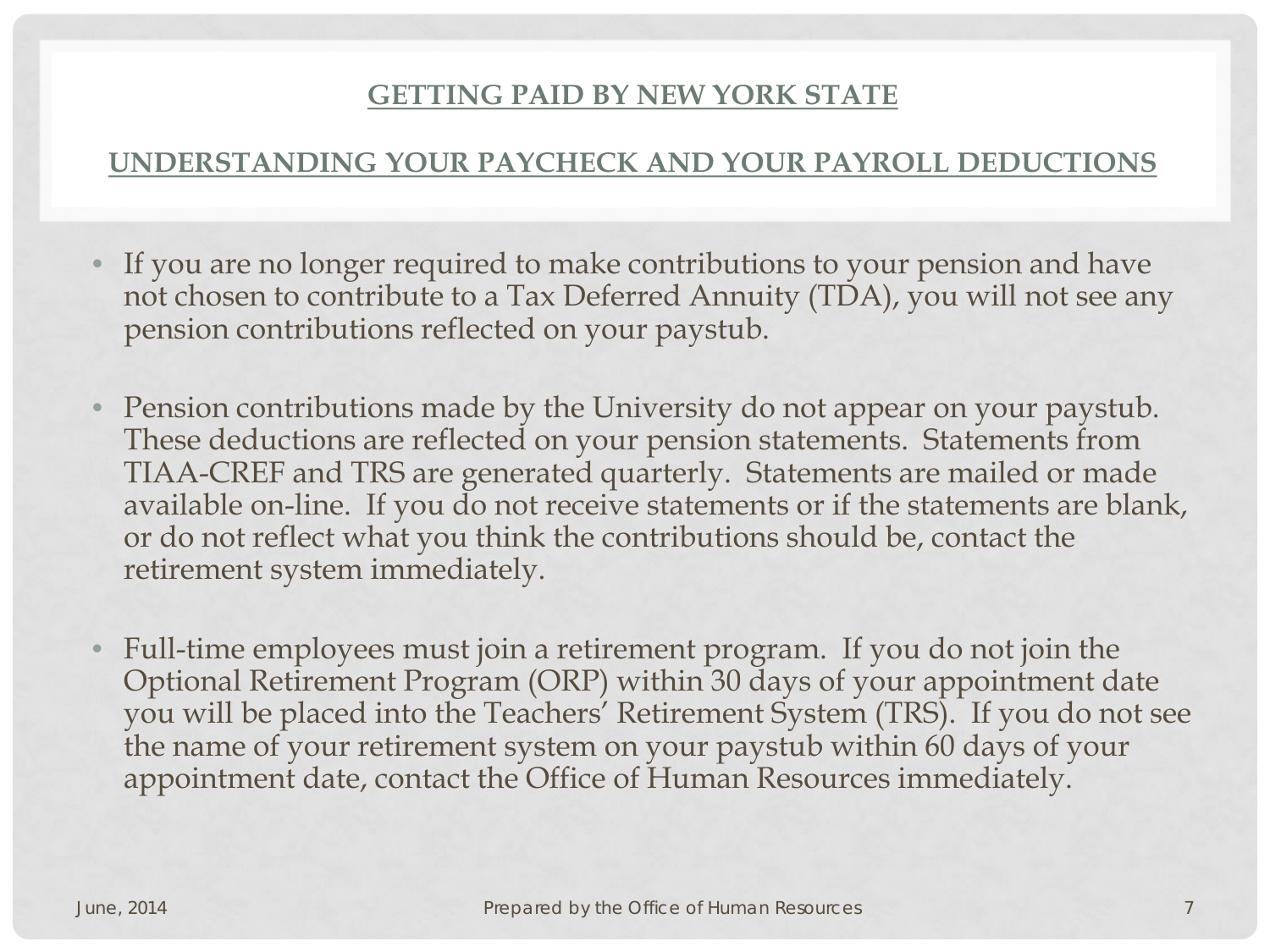# **CALCULATION OF GROSS EARNINGS EXPLANATION**

## **Why is there a discrepancy between my gross annual earnings and my annual base salary?**

Normally, there are 26 pay periods during a calendar year. Due to the idiosyncrasies in the calendar and the state's payroll cycle, state employees occasionally receive 27 paychecks in a calendar year instead of 26. When this occurs, the employee's gross annual earnings will be higher than the annual salary.

### **How do Leap Years Impact my Paycheck?**

The biweekly gross pay for employees paid on an "annual salary basis" (full-time employees), in payroll, is calculated on a 365-day or a 366-day calendar year if the year is a leap year. During the state's fiscal year (April 1 – March 31) in which a leap year falls (an extra day in February), employees will notice a reduction in their gross biweekly pay even though their salary does not change. For example, biweekly gross pay of an academic employee paid in this mode will be calculated as 14/366th of his or her annual salary during a leap year and as 14/365 of the base annual salary during a regular year.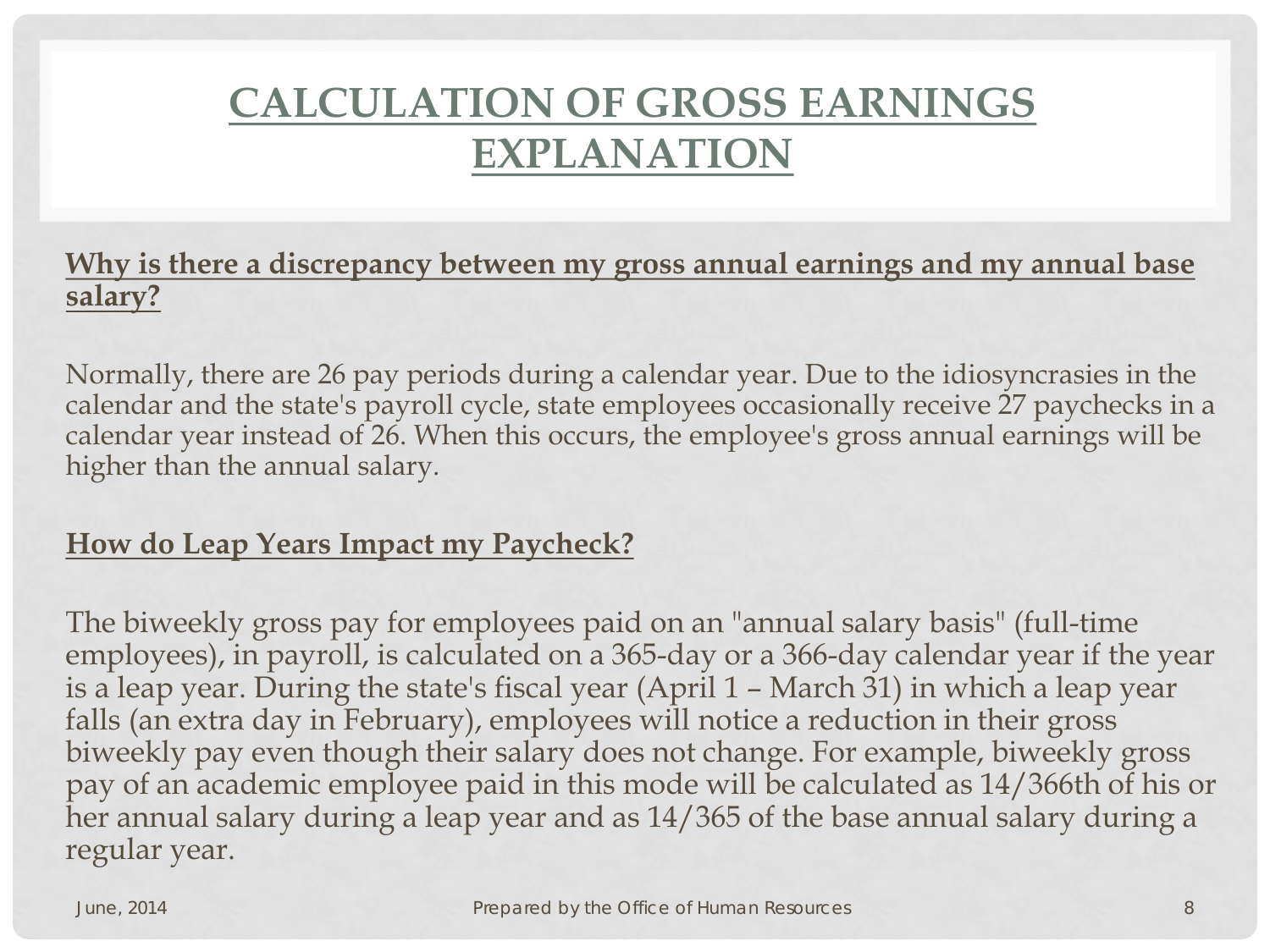### **CITY UNIVERSITY OF NEW YORK OPTIONAL RETIREMENT PROGRAM - ORP (EMPLOYER PROGRAM)**

#### **ELIGIBILITY**

- Membership in the ORP is open to full-time Instructional Staff (Teaching and Non-Teaching, Classified Managerial, or Executive Compensation Plan employees).
- Full-time employees must join a retirement program. You must elect a Program within your first 30 days of employment; once you choose, your election may not be changed. New employees without pre-existing vested open plan retirement contracts from TIAA-CREF will receive accumulated university contributions to the Program once they have completed 366 days of service. (If you do not serve for at least 366 days, the university will not contribute to your account, and your own contributions will be refunded with interest.)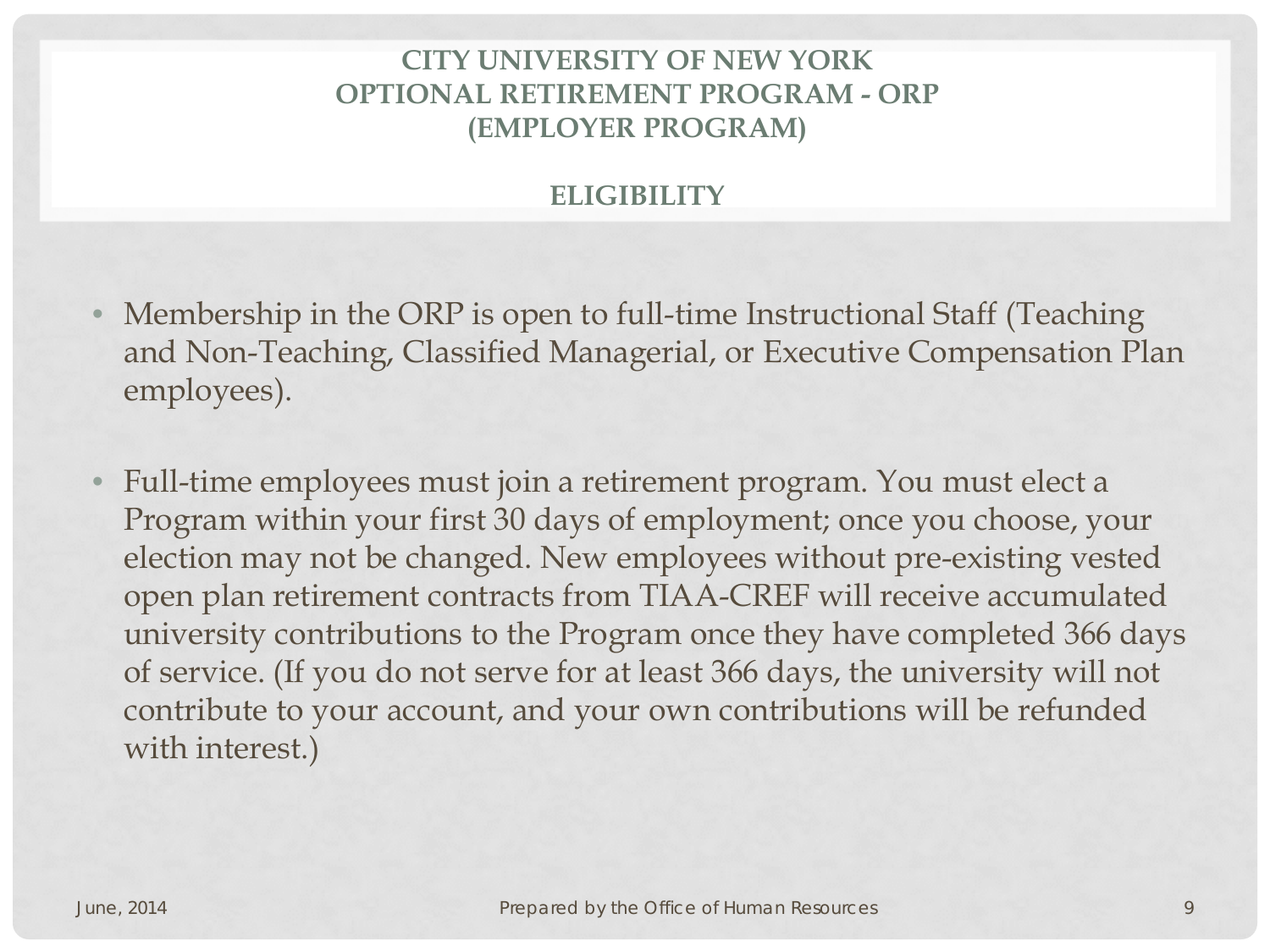# **CITY UNIVERSITY OF NEW YORK OPTIONAL RETIREMENT PROGRAM (EMPLOYER PROGRAM)**

### **CONTRIBUTIONS**

- The Optional Retirement Program requires appointed members to contribute a certain percentage of base salary through regular payroll deductions as a condition of employment.
- The Optional Retirement Program requires members hired on or after July 17, 1992 to contribute 3% of base salary through regular payroll deductions. Legislation passed in 2007 requires the state or the city to pick up the 3% employee contribution after 10 years of ORP membership by increasing the employer contribution correspondingly. The 3% employee contribution is no longer required after 10 years of ORP membership. The university also will contribute the equivalent of 8-10% of salary on your behalf, depending on your length of service. (Earlier appointees receive university contributi
- Members hired prior to July 17, 1992 are required to contribute 1.5% of base salary through regular payroll deduction. The state or city will pick up the 1.5% employee contribution after 10 years of ORP membership by increasing the employer contribution correspondingly. **The 1.5% employee contribution is no longer required after 10 years of ORP membership.**
- > For new members: During the initial 366-day service period described in Eligibility, both your contributions and those of the university will accumulate in interest-bearing accounts. At the end of this period, the univer contributions will be transferred to TIAA-CREF. Note: If you do not complete 366 days of service, your initial contributions will be refunded to you with interest, but you will not receive the university's contributions.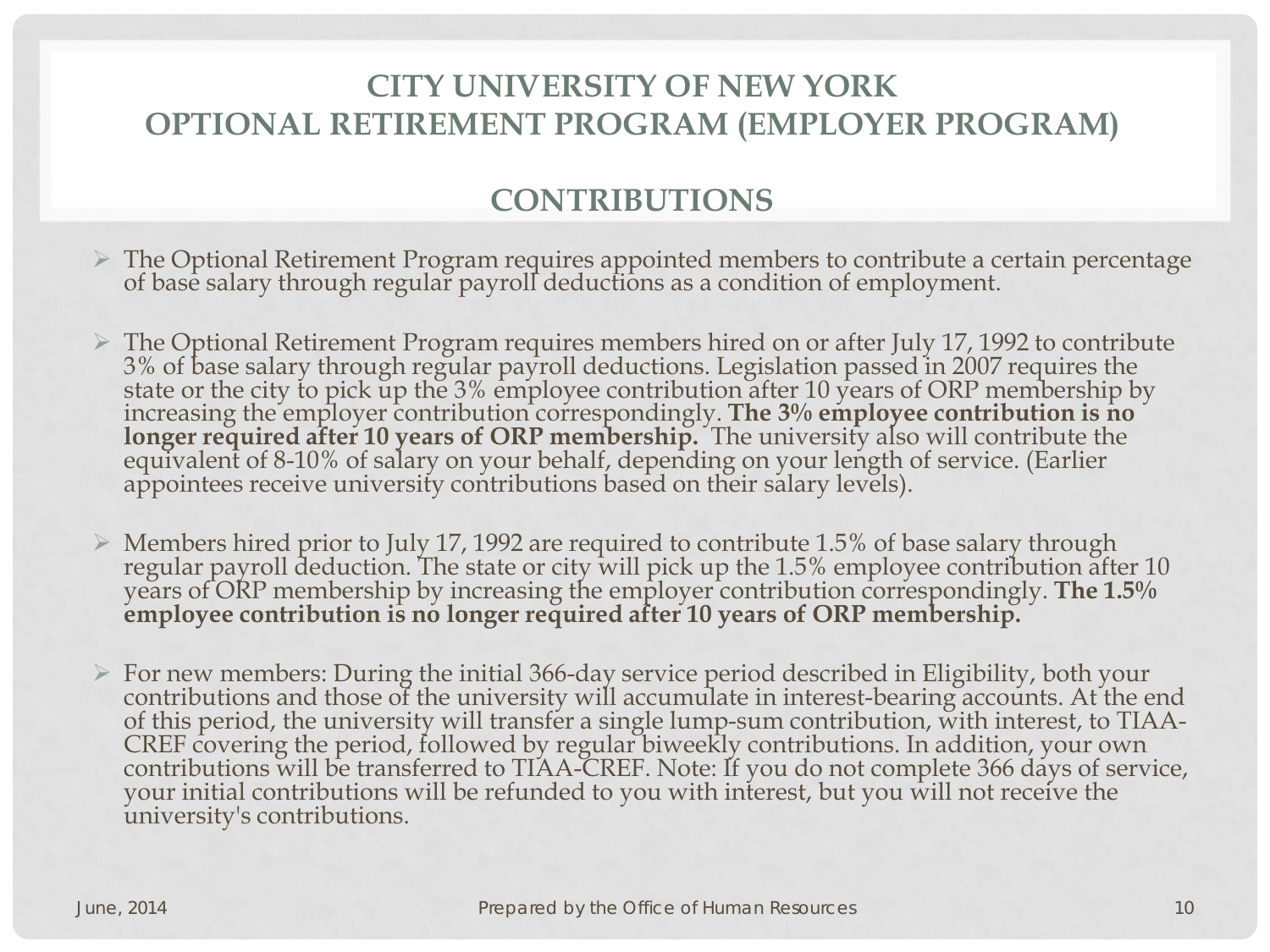# **CITY UNIVERSITY OF NEW YORK OPTIONAL RETIREMENT PROGRAM (EMPLOYER PROGRAM)**

# **VESTING**

- "Vesting" refers to an employee's right to receive the employer's portion of retirement benefits whether or not they continue their CUNY employment. Your contribution to this account will be 100% vested immediately.
- Once you have completed 366 days of service with CUNY (waived for employees who enter service with a pre-existing vested open TIAA-CREF retirement Program contract) you are fully vested in all retirement and death benefits provided by the investments purchased through both the university's and your own contributions.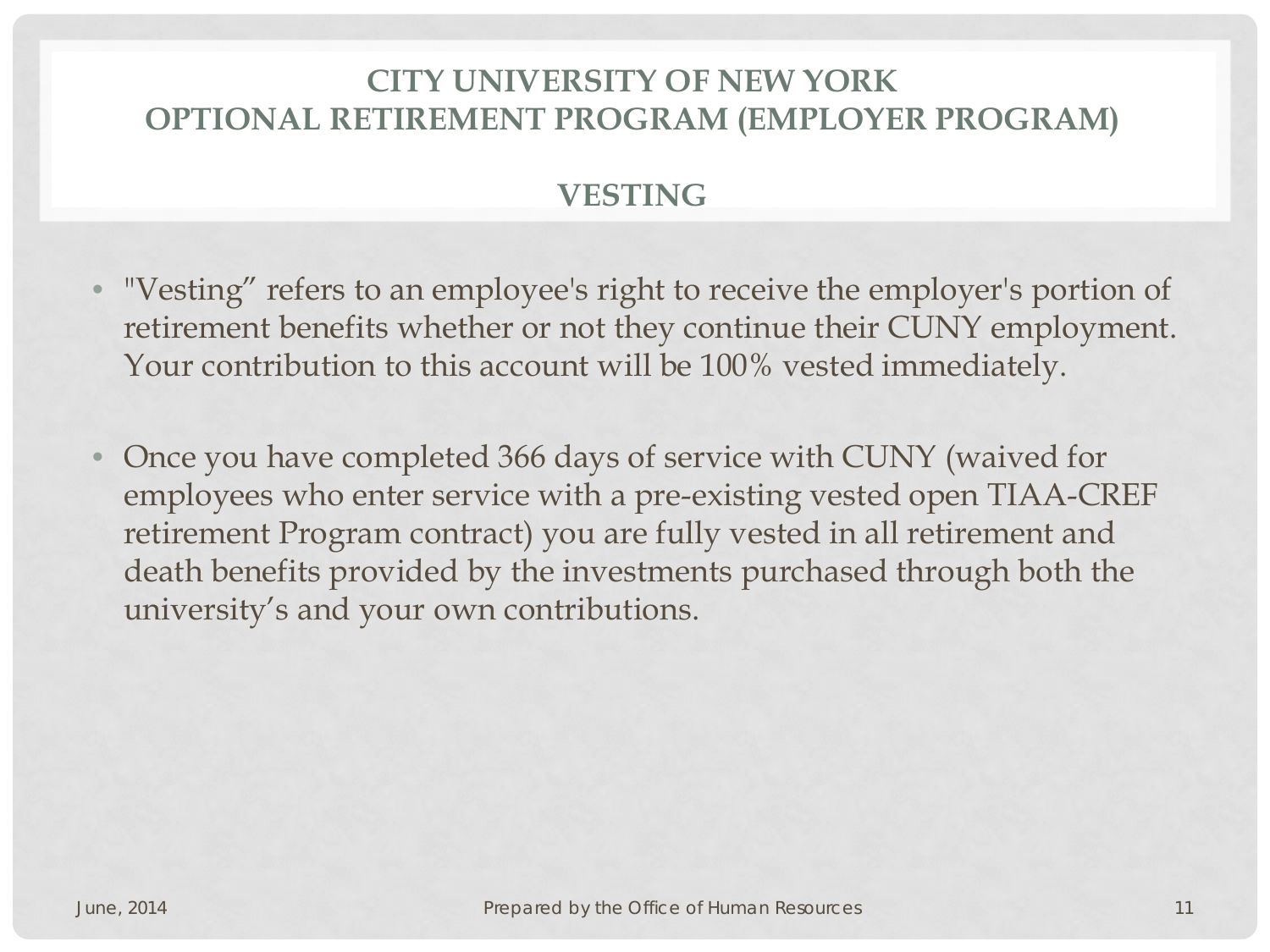# TEACHERS' RETIREMENT SYSTEM OF THE CITY OF NEW YORK (TRS)

# ELIGIBILITY

### **When is TRS membership mandatory?**

If you are appointed as a full-time instructional staff employee by the City University of New York and you are not a member of the Optional Retirement Program (ORP), or you do not join the ORP within 30 days of your appointment date.

## **When is TRS membership optional?**

If you if you are appointed to an adjunct title, you are not required to join TRS.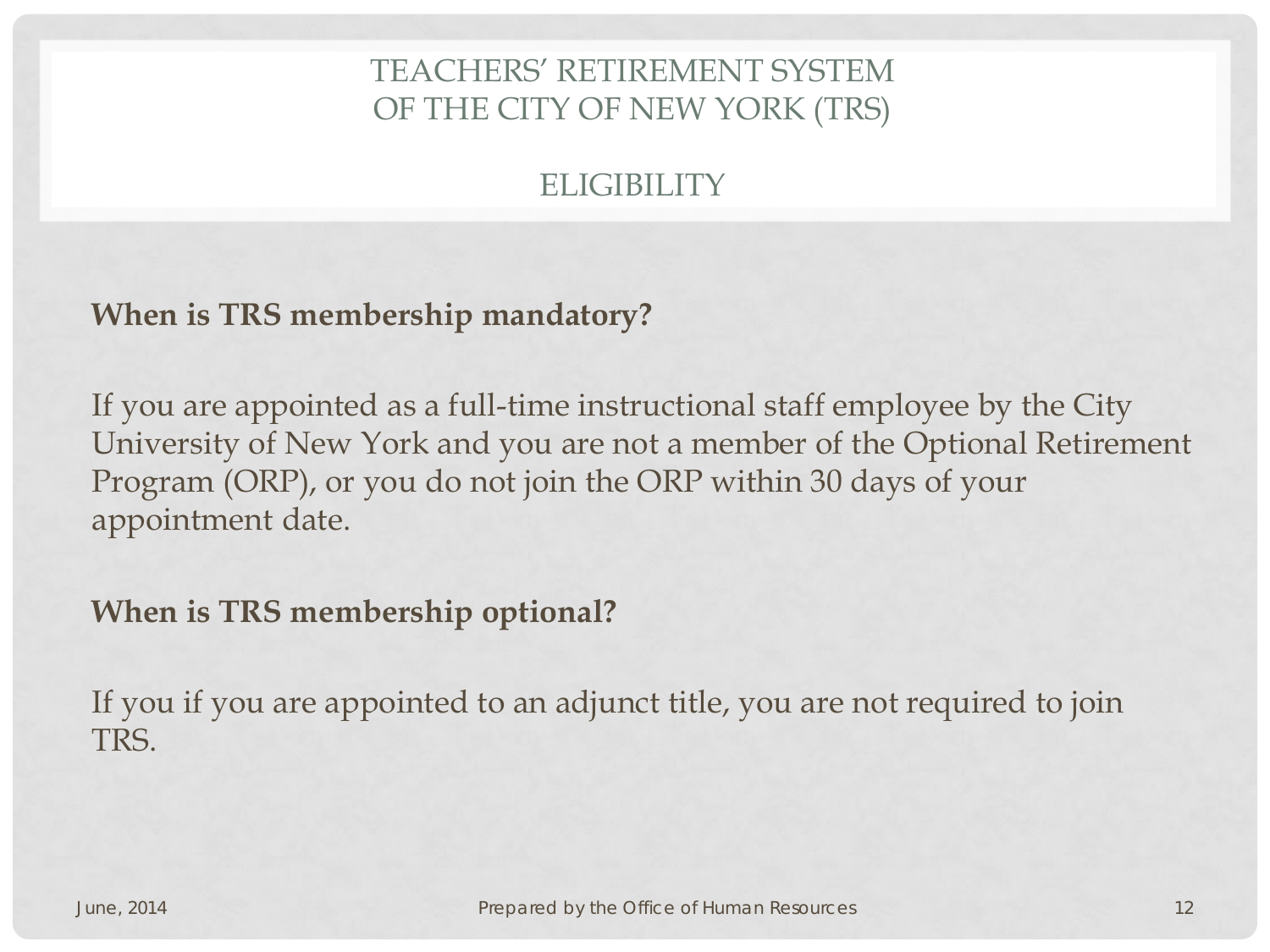# TEACHERS' RETIREMENT SYSTEM OF THE CITY OF NEW YORK (TRS)

#### CONTRIBUTIONS AND PAYROLL DEDUCTIONS

- All members of TRS participate in the Qualified Pension Plan (QPP). You are required to contribute a percentage of your wages to the QPP.
- If your TRS membership is mandatory, payroll deductions representing your required QPP contributions would begin automatically. If your TRS membership is optional, payroll deductions representing your required QPP contributions would generally begin 60-90 days after TRS receives your enrollment application and required documentation from your employer. Pension contributions are due beginning on your membership date; TRS will collect these via payroll deductions.
- If you do not see required deductions on your pay stub, please contact TRS.